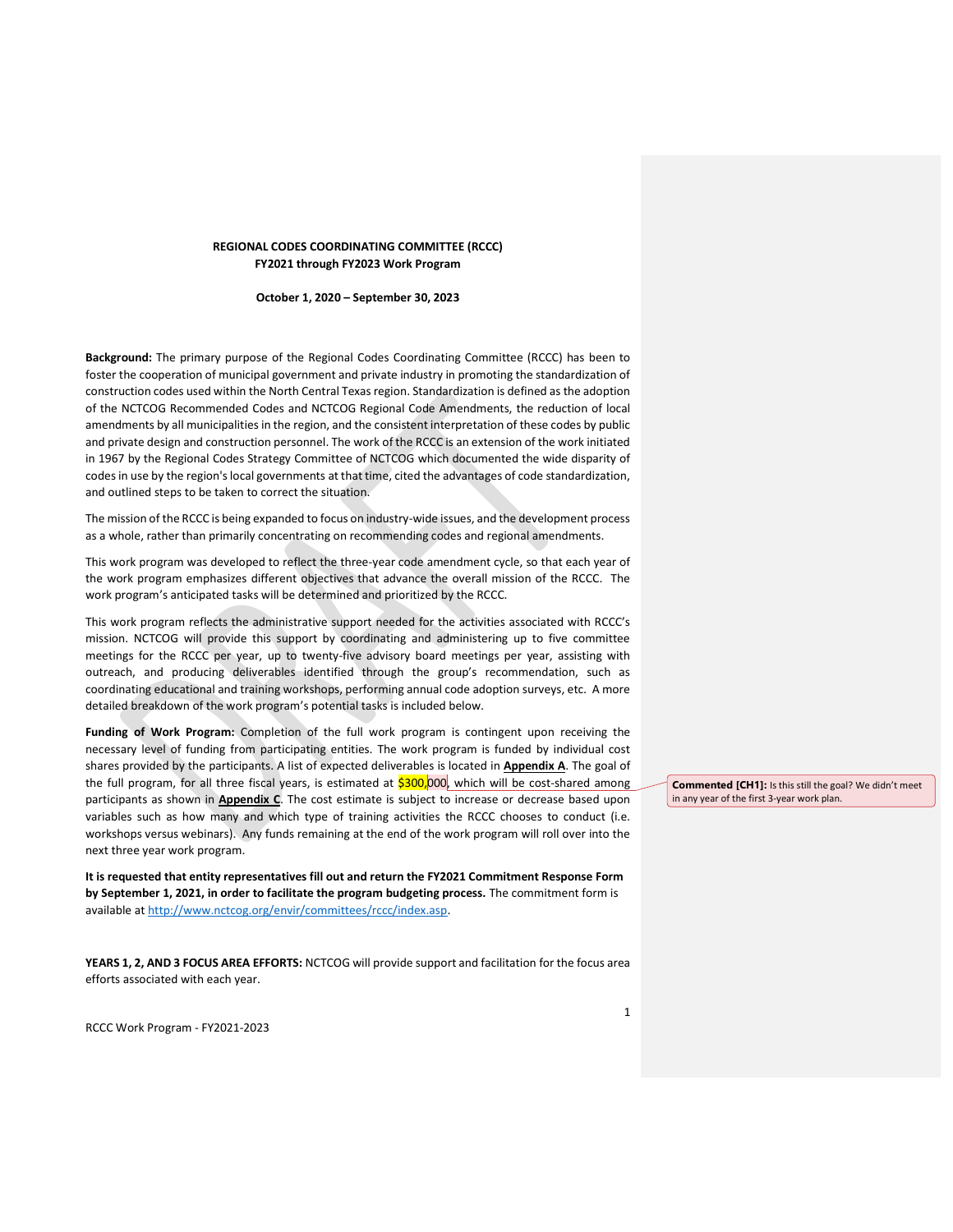Deliverables will include coordination and administrative support for the following focus areas:

- 1. Development of recommended regional code amendments;
- 2. National code hearing process;
- 3. Adopt, publish, and distribute recommended regional amendments;
- 4. Education and outreach activities, including mentorship, workshops, trainings, and supporting code adoption by local governments;
- 5. Small community assistance outreach and training activities;
- 6. Documenting best practices, checklists, application programs, and provide on-line clearinghouse of materials.

YEAR 1: DEVELOPMENT OF THE RECOMMENDED REGIONAL CODE AMENDMENTS. The RCCC, advisory boards, subcommittees, and working groups will be concentrating on reviewing the codes and meeting regularly to develop the code amendments that will be recommended to the region.

YEAR 2: CODE ADOPTION AND EDUCATION/OUTREACH. The code hearing process, adopting and publishing recommended regional amendments, education, and outreach will be the focal points of Year 2. Some potential tasks could include mentorship support (for topics including, but not limited to, the national code amendments process), distributing the recommended regional code amendments, and outreach activities such as workshops, trainings, and supporting code adoption by local governments.

YEAR 3: EDUCATION, TRAINING, AND OUTREACH. Training and education activities would include any topics of regional interest and could include workshops, videos, webinars, etc. Topics and deliverables will be selected and prioritized by work program participants. Assistance to smaller communities will be emphasized by increasing outreach and training activities. Additionally, NCTCOG will maintain and update the website to document best practices and provide informational materials related to the development process. The emphasis going forward will include a comprehensive approach to streamlining permitting, predevelopment, zoning, and all other aspects of the development process, in order to help generate continuity which will result in increased efficiency and improved cost effectiveness.

#### ONGOING TASKS:

TASK 1. GENERAL ADMINISTRATIVE SUPPORT: NCTCOG will provide this support by coordinating and administering committee meetings for the RCCC and its advisory boards during the term of the Work Program. The RCCC will have up to five NCTCOG-hosted meetings per year and the advisory boards will cumulatively have up to twenty-five full-day NCTCOG-hosted meetings per year. This allows five meetings per advisory board per year. The number of meetings may be traded between the advisory boards; for example, if one advisory board only needs four meetings for the year, another board may use that additional meeting day. If additional meetings are necessary, advisory boards may hold off-site meetings. However, NCTCOG will not be responsible for preparing handouts or meeting summaries for off-site meetings. Task force and work group meetings do not count toward the meeting limitation as long as they do not require NCTCOG staff attendance.

Deliverables could include, but will not be limited to:

1. Administration and Support of RCCC

RCCC Work Program – FY2021-2023

Commented [CH2]: This includes staff attendance at the meetings of 4 different advisory boards for review of new ICC building codes.

Commented [CH3]: Includes staff attendance at the meetings of 1 advisory board meetings for review of the new NEC book.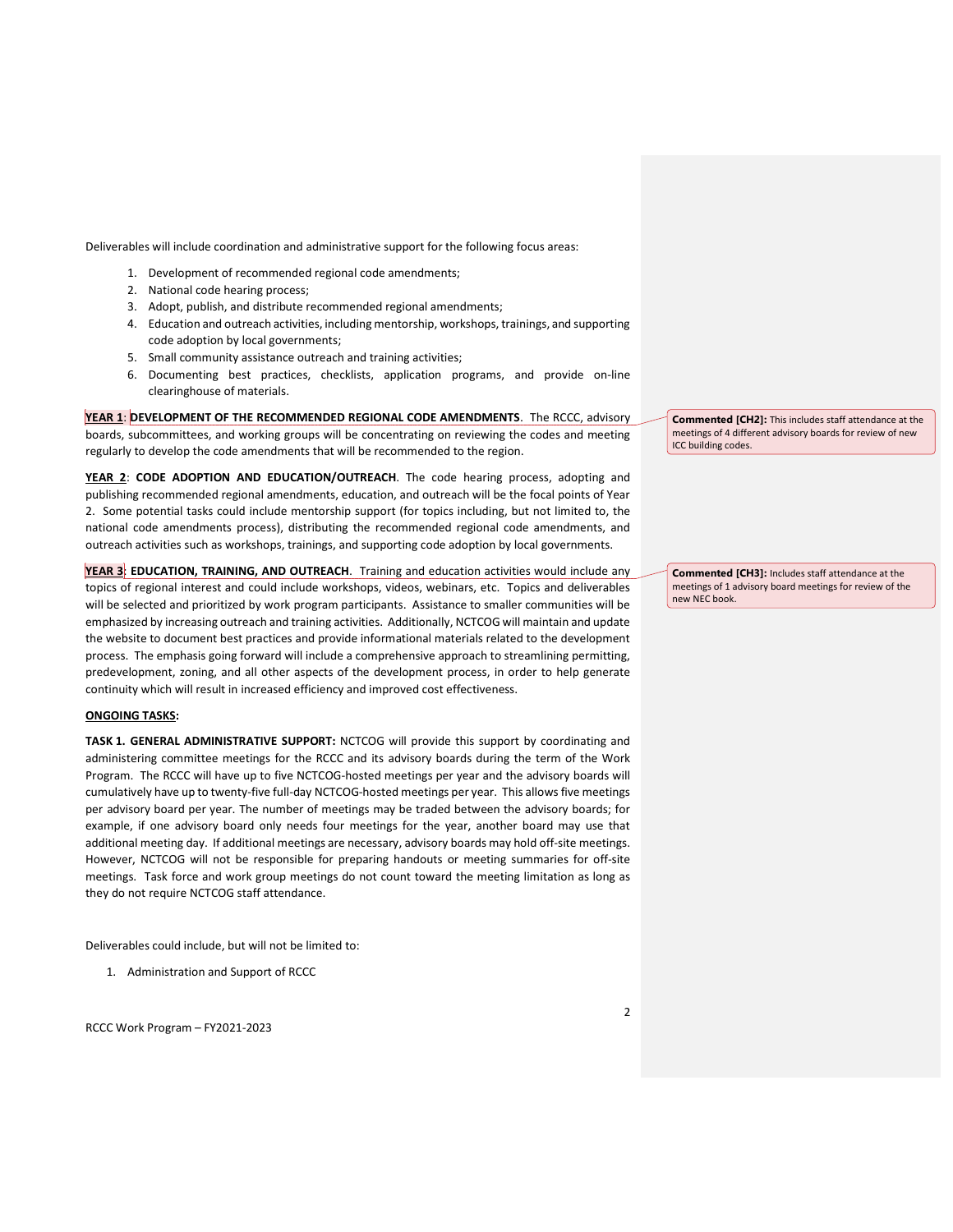- a. Host four RCCC meetings per year; prepare agendas, take meeting notes, send meeting announcements, maintain invitation lists, coordinate speakers, provide location, etc.;
- b. Maintain roster, complete reappointment process, assist in finding members when needed;
- c. Prepare and distribute code amendments, assist with developing position papers, letters, and notifications;
- d. Update RCCC operating procedures (by-laws), when necessary.
- 2. Administration and Support of Advisory Boards
	- a. Host up to 25 meetings per year; prepare agendas, take meeting notes, send meeting announcements, maintain invitation lists, coordinate speakers, provide location, etc.;
	- b. Maintain website, prepare and distribute code amendments.

TASK 2. TRAINING, EDUCATION, AND OUTREACH: NCTCOG will facilitate training and educational tools and resources for the region that may include, but will not be limited to: webinars, instructional and outreach videos, contractor classes, and workshops. These training and educational resources will focus on providing an understanding of the entire development process to public and private sector professionals from all industry perspectives, including but not limited to: design professionals, building officials, contractors, plan reviewers, city council members, community members, etc. The objectives will include increasing outreach and improving the knowledge base of all of a broad range of stakeholders in the development process. Examples of specific training could include, but will not be limited to: explaining the code adoption process, specification training, code review training, disaster mitigation, and more. The RCCC will assist NCTCOG in determining the appropriate and needed trainings based on annual surveys and other input received from the region.

This task will also include an industry ambassador program that will be focused on enhancing the education of less experienced industry professionals by providing a direct line of communication to industry experts in order to help improve comprehension and synchronization across all aspects of the development process. This program will also comprise a small community assistance component that will help improve outreach and educational resources to benefit small communities. The overall objective is to remove communication barriers and other obstacles, such as lack of awareness, in order to streamline the development process by educating individuals involved in all parts of the development process of how all of the components work both separately and collectively.

Deliverables will be guided by the RCCC and could include, but will not be limited to:

- 1. Annual Regional Code Adoption Survey
	- a. Develop, distribute, and summarize code adoption survey for North Central Texas region
	- b. Develop visual representations of the results of the code adoption survey (maps, graphics, etc.)
- 2. Training, Education, and Outreach
	- a. Coordinate workshops: develop agenda, coordinate speakers, advertise, and host workshops, as needed
	- b. Best management practice education
	- c. Training videos
	- d. Comprehensive development process training
	- e. Elected official training

Commented [CH4]: Staff attendance at these meetings is required at each Advisory Board's on-site meetings; after their first meeting, they may choose to meet off site, but staff will not attend off-site meetings. Advisory Board Chair will provide a sign-in sheet for off-site meetings, per the attendance requirements. Staff will continue to provide meeting admin support.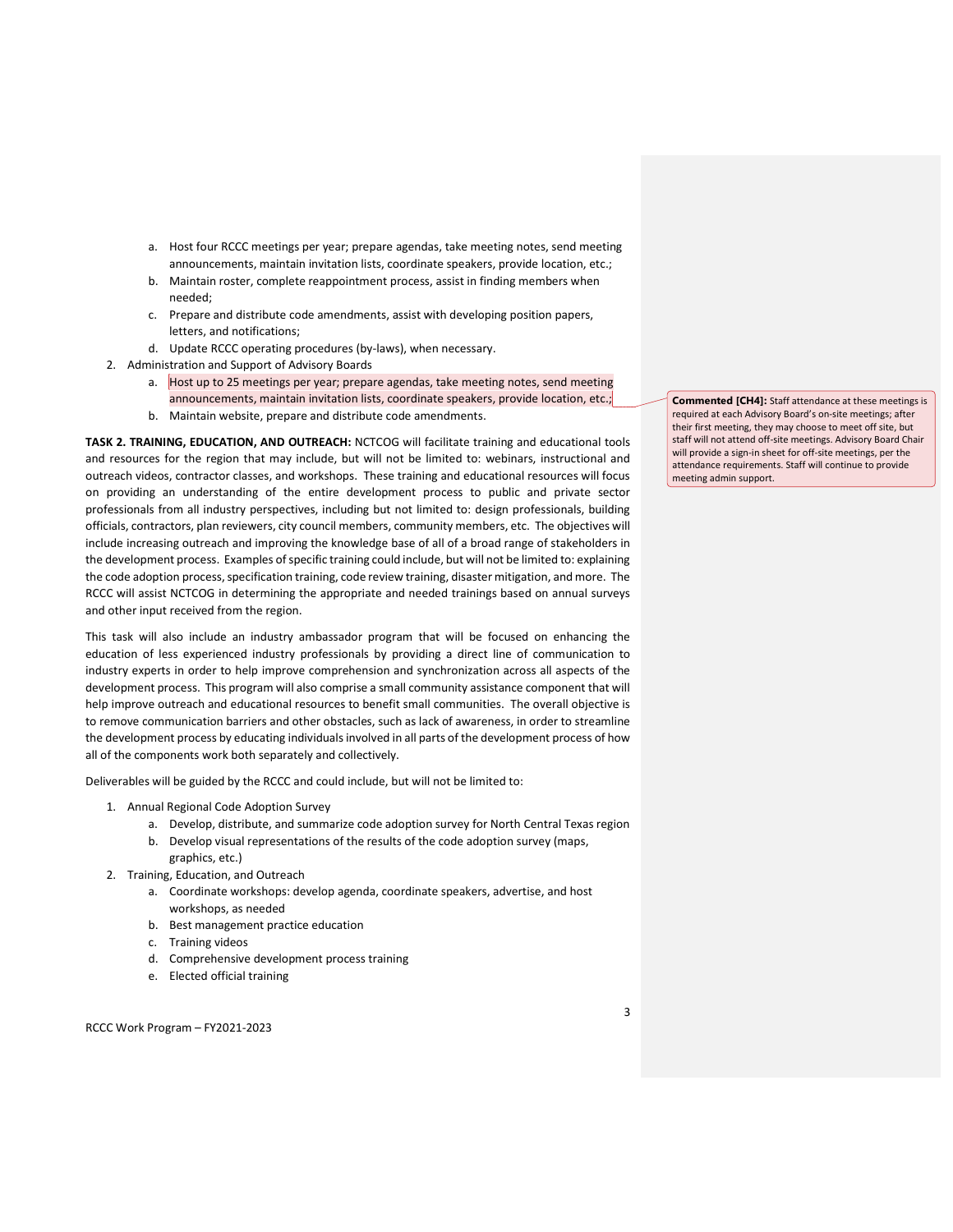- f. Webinars
- g. Code adoption process, interpretation, and third party training
- h. Membership to International Codes Council (ICC)
- i. ICC Preferred Provider
- 3. Regional Information Distribution
- 4. Support for Local Governments
	- a. Provide general technical assistance and find appropriate assistance when needed
	- b. Provide focused technical assistance program and resources for small communities (i.e. population less than 10,000)
- 5. Participation in regional, statewide, and national activities that further the mission of the RCCC
	- a. Provide financial assistance to local government representatives to attend national code hearings
	- b. Support voting process for national code development (i.e. hosting a meeting for group voting and compiling stakeholder positions for review)
- 6. Model Code Standardization
	- a. Recommend construction codes from those developed by various national codes organizations for adoption by the region's local governments
	- b. Develop an amendment interpretation code to complement regional amendments
	- c. Provide periodic documentation of codes disparity between the region's cities
	- d. Provide code classes and informational seminars for public and private construction personnel
	- e. Provide information and technical assistance to localities which have expressed an interest in adopting the recommended codes
	- f. Recommending regional amendments to the NCTCOG Executive Board and submitting code change proposals to the code publisher
	- g. Marketing regional amendments
- 7. Special Projects

TASK 3. BEST PRACTICES AND STANDARDIZED PLAN REVIEW PROCESS: This task will be focused on documenting best practices for all aspects of the entire development process on the NCTCOG website in order to provide stakeholders with a clearinghouse of valuable information that will help improve code adoption and development-related management practices across the region.

Additionally, this task will include the development of a standardized plan review process. The standardized plan review would be designed to serve as a training guide for new reviewers or a reminder for seasoned reviewers, regardless of the occupancy group or construction type. The standardized plan review document would provide standardization across the region and will result in improved safety standards. The final document will be made available to the public.

Deliverables could include, but will not be limited to:

- 1. Standardized Plan Review Document a template for documenting minimum standards for plans
- 2. Website Maintenance
	- a. Meeting Schedules and Materials for RCCC and Advisory Boards
	- b. Regional Code Amendments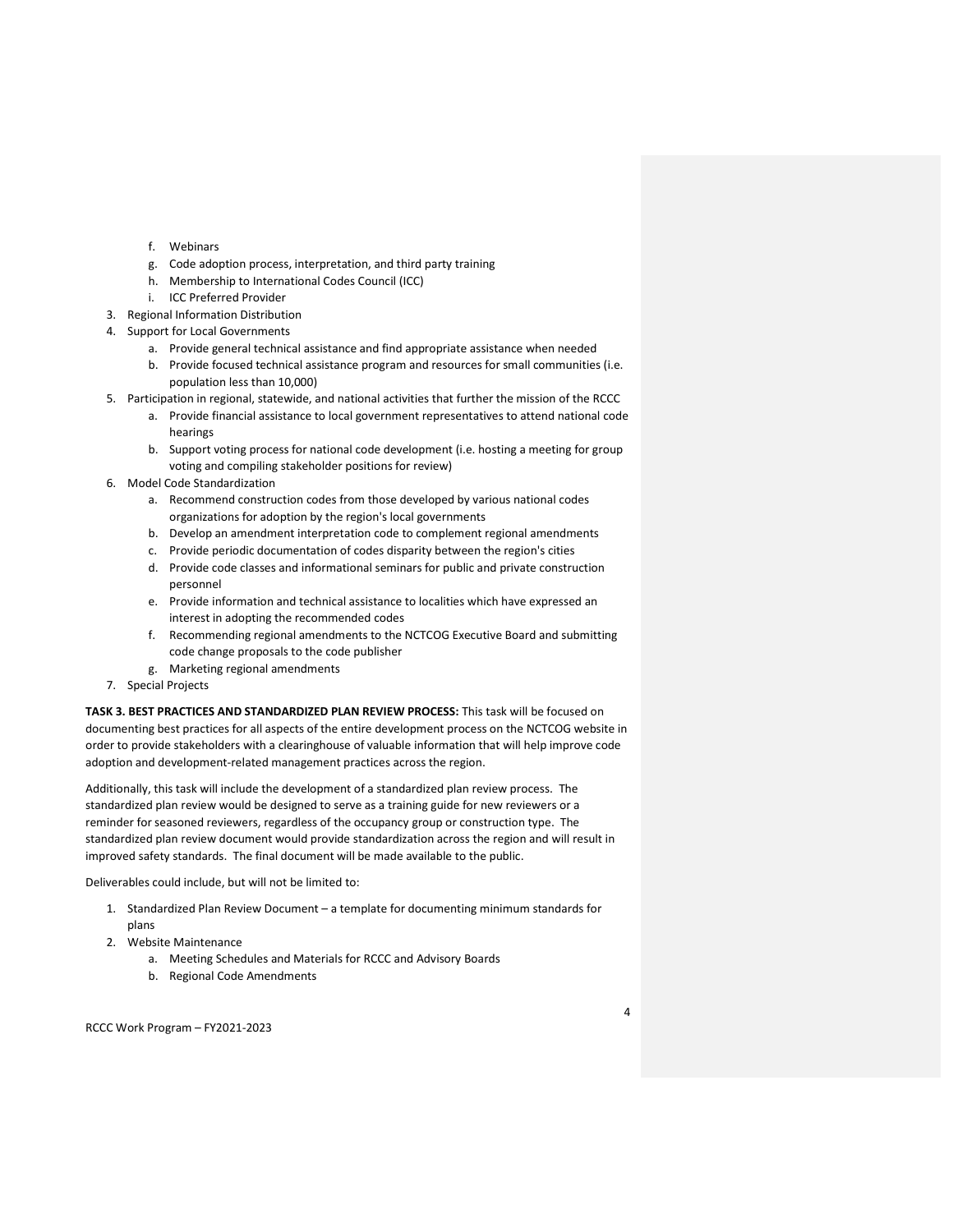- c. Position Papers and Guidelines
- d. Application, review, and inspection checklists
- 3. Best Practices Library

## APPENDIX A: WORK PROGRAM DELIVERABLES (COMPREHENSIVE)

- Annual Regional Code Adoption Survey
	- o Develop, distribute, and summarize code adoption survey for North Central Texas region
	- o Develop visual representations of the results of the code adoption survey (maps, graphics, etc.)
- Model Code Standardization
	- o Recommend construction codes from those developed by various national codes organizations for adoption by the region's local governments
	- o Provide periodic documentation of codes disparity between the region's cities
	- o Provide code classes and informational seminars for public and private design and construction personnel
	- o Provide information and technical assistance to localities which have expressed an interest in adopting the recommended codes
	- $\circ$  Recommending regional amendments to the NCTCOG Executive Board and submitting code change proposals to the code publisher
	- o Marketing regional amendments
- Administration and Support of RCCC
	- o Host up to five RCCC meetings per year; prepare agendas, take meeting notes, send meeting announcements, maintain invitation lists, coordinate speakers, provide location, etc.
	- o Maintain roster, complete reappointment process, assist in finding members when needed
	- o Prepare and distribute code amendments, assist with developing position papers, letters, and notifications
	- o Update RCCC operating procedures (by-laws)
- Administration and Support of Advisory Boards
	- o Host up to 25 meetings per year; prepare agendas, take meeting notes, send meeting announcements, maintain invitation lists, coordinate speakers, provide location, etc. o Maintain website, prepare and distribute code amendments.
- Standardized Plan Review Document(s)
- Website Maintenance
	- o Meeting Schedules and Materials for RCCC and Advisory Boards
	- o Regional Code Amendments
	- o Position Papers and Guidelines
	- o Application, review, and inspection checklists
- Best Practices Library
- Regional Information Distribution
- Support for Local Governments
	- o Provide general technical assistance and find appropriate assistance when needed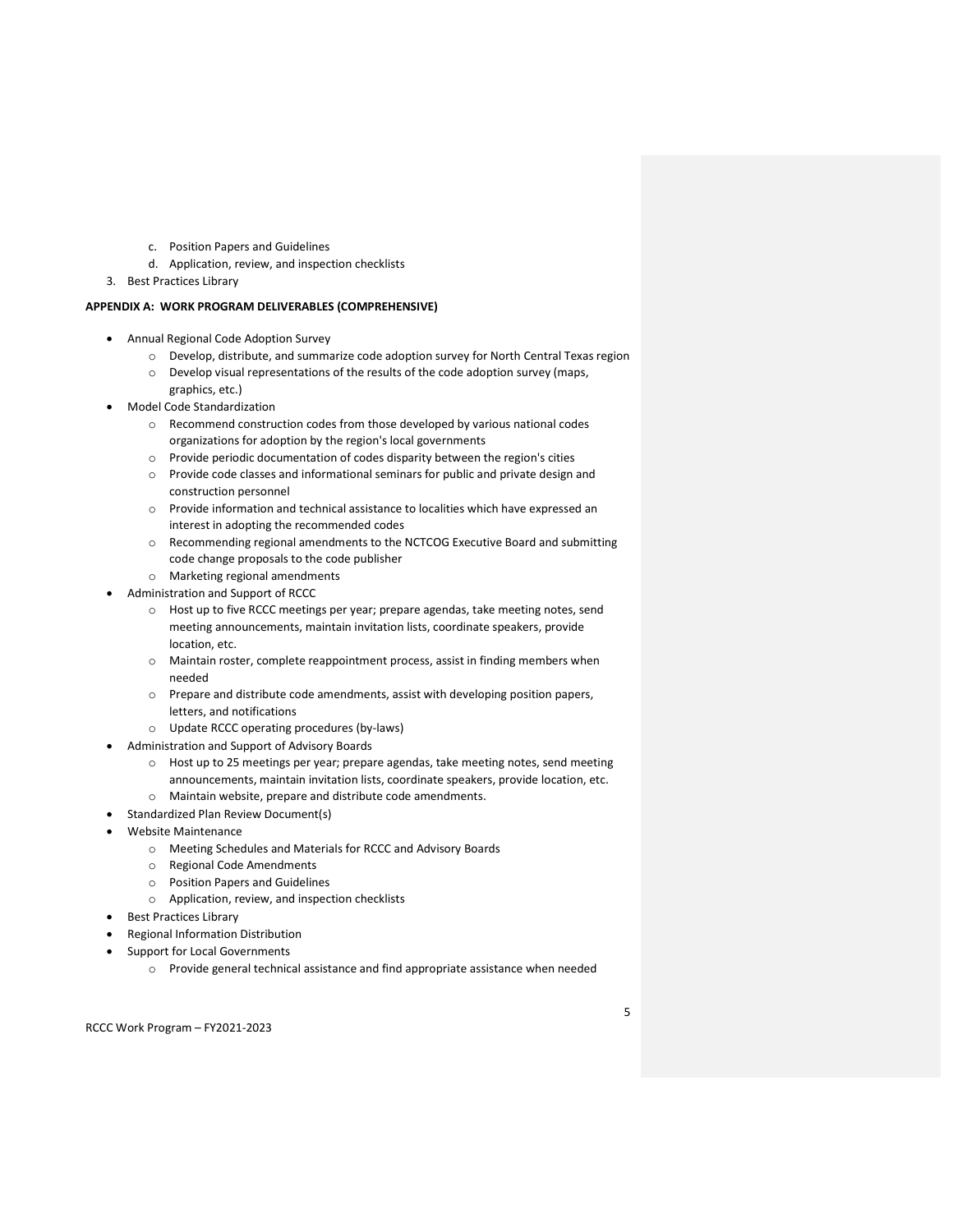- o Provide focused technical assistance program and resources for small communities (i.e. population less than 10,000)
- Training, Education, and Outreach
	- o Coordinate workshops: develop agenda, coordinate speakers, advertise, and host workshops, as needed
	- o Best management practice education
	- o Whiteboard training videos
	- o Comprehensive development process training
	- o Elected official training
	- o Webinars
	- o Code adoption process, code interpretation, and third party training as appropriate
	- Participation in regional, statewide, and national activities that further the mission of the RCCC
- Membership to International Codes Council (ICC)
- ICC Preferred Provider
- Special Projects
	- o Solar Ready
		- o Navy Noise Reduction Policy as it relates to building codes

## Appendix B: WORK PROGRAM DELIVERABLES PRIORITIZED BY RCCC

The tasks below are ranked in order of priority as determined by the RCCC. To the extent practicable, these tasks will be completed in order of priority, with NCTCOG addressing the top ranked task first and then moving on to others as time and budget allows.

- 1. Administration and Support of RCCC and Advisory Boards
- 1.1 Annual Regional Code Adoption Survey
- 2. Training for Local Government Staff, contractors, design professionals, etc.
- 3. Assistance for Small Communities
- 4. Standardized Plan Review Document(s)
- 5. Regional Library Clearinghouse of Code Related Materials
- 6. Mentorship Program
- 7. Participation in ICC Activities

Commented [CH5]: Do these prioritizations carry over from the first 3-year plan? If so, this section will remain the same. If note, the RCCC must determine the priority and discuss at the meeting.

Appendix C: BUDGET AND COST SHARE